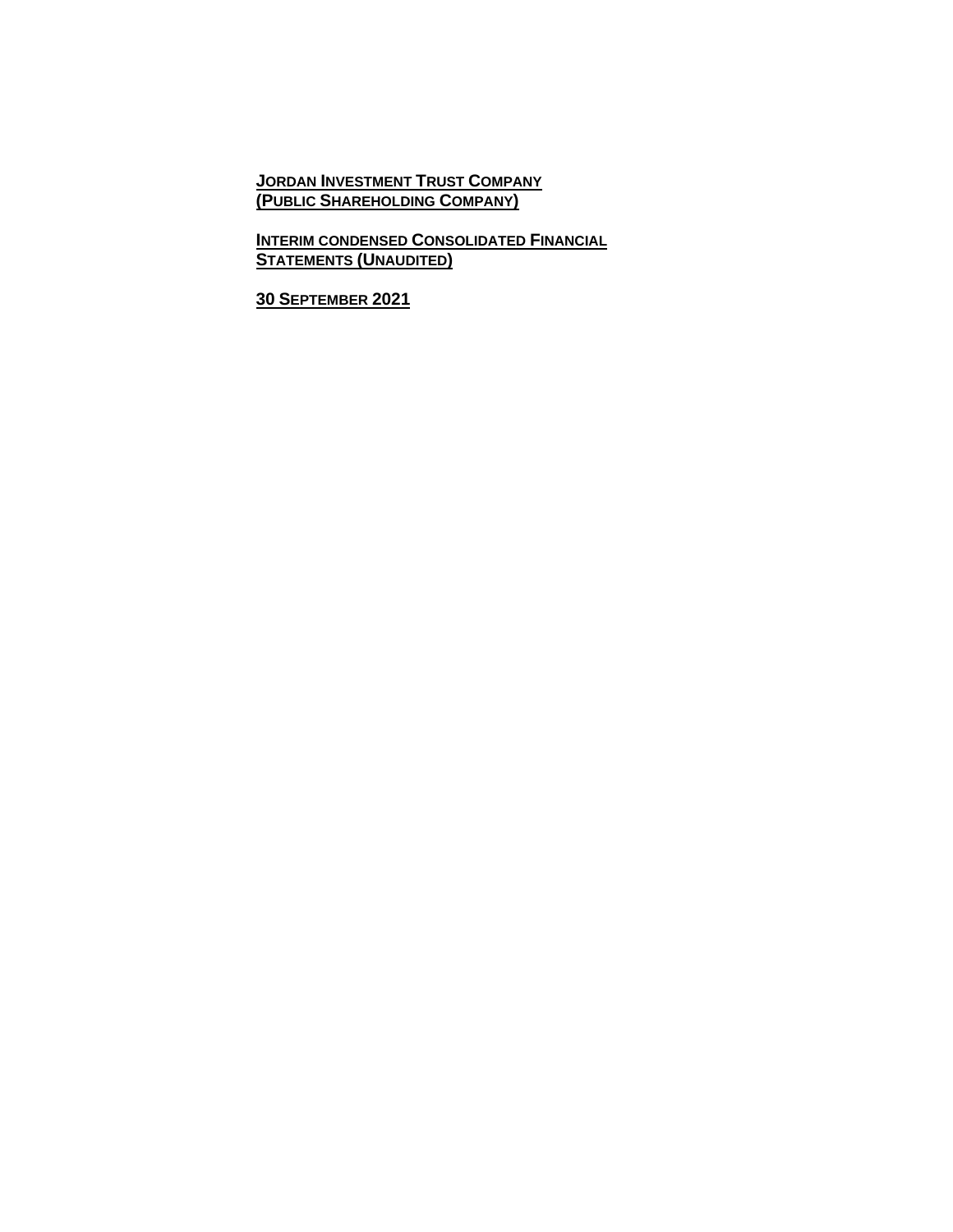

**Ernst & Young Jordan** P.O. Box 1140 300 King Abdulla Street Amman 11118 Jordan Tel:00962 6 580 0777 /00962 6552 6111 Fax:00962 6 5538 300 www.ey.com

## **REPORT ON REVIEW OF INTERIM CONDENSED CONSOLIDATED FINANCIAL STATEMENTS TO THE BOARD OF DIRECTORS OF JORDAN INVESTMENT TRUST COMPANY AMMAN - JORDAN**

## **Introduction**

We have reviewed the accompanying interim condensed consolidated financial statements of **JORDAN INVESTMENT TRUST COMPANY (PUBLIC SHAREHOLDING COMPANY)** ("THE COMPANY") and its subsidiaries ("together the Group") as of 30 September 2021 comprising of interim consolidated statement of financial position as of 30 September 2021 and the related interim consolidated income statement, interim consolidated statement of comprehensive income, interim consolidated statement of changes in equity, and the interim consolidated statement of cash flows for the nine months period then ended and explanatory notes. Board of directors is responsible for the preparation and presentation of these interim condensed consolidated financial statements in accordance with International Accounting Standard Interim Financial Reporting ("IAS 34"). Our responsibility is to express a conclusion on these interim condensed consolidated financial statements based on our review.

#### **Scope of review**

We conducted our review in accordance with the International Standard on Review Engagements 2410, "Review of Interim Financial Information Performed by the Independent Auditor of the Entity". A review of interim financial information consists of making inquiries, primarily of persons responsible for financial and accounting matters, and applying analytical and other review procedures. A review is substantially less in scope than an audit conducted in accordance with International Standards on Auditing and consequently does not enable us to obtain assurance that we would become aware of all significant matters that might be identified in an audit. Accordingly, we do not express an audit opinion.

#### **Conclusion**

Based on our review, nothing has come to our attention that causes us to believe that the accompanying interim condensed consolidated financial statements are not prepared, in all material respects, in accordance with International Accounting Standard 34.

Amman – Jordan 28 October 2021

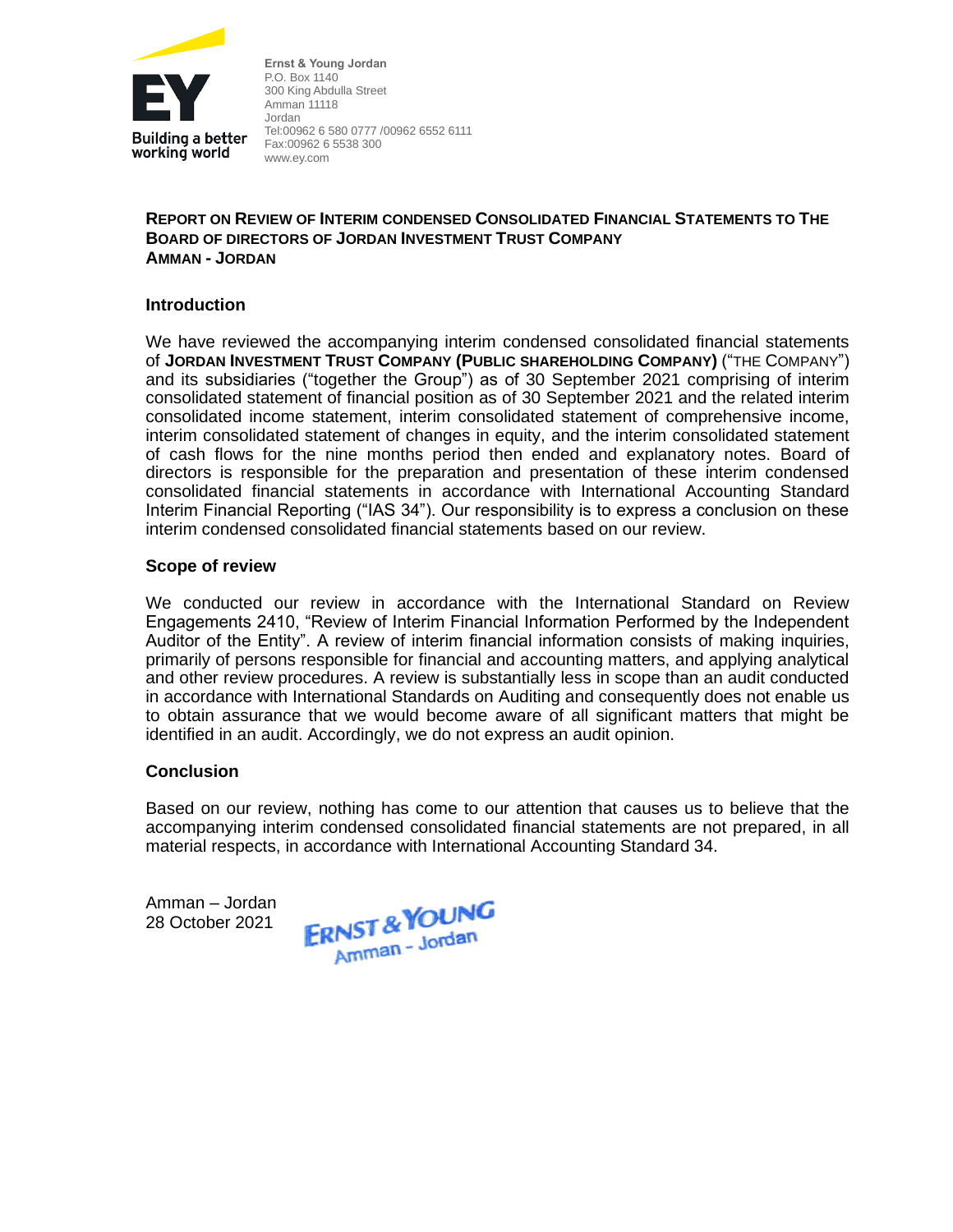|                                                                               |                | 30          |             |
|-------------------------------------------------------------------------------|----------------|-------------|-------------|
|                                                                               |                | September   | 31 December |
|                                                                               | <b>Notes</b>   | 2021        | 2020        |
|                                                                               |                | <b>JD</b>   | JD          |
| <u>ASSETS</u>                                                                 |                | (Unaudited) | (Audited)   |
| Cash on hand and at banks<br>Financial assets at fair value through profit or |                | 1,297,812   | 2,399,980   |
| loss<br>Financial assets at fair value through other                          |                | 2,253,147   | 1,774,080   |
| comprehensive income                                                          |                | 5,302,649   | 4,921,351   |
| Accounts receivable - net                                                     |                | 77,838      | 78,519      |
| Other debit balances                                                          |                | 490,513     | 407,322     |
| Investment in associate                                                       | $\overline{4}$ | 10,173,904  | 10,363,112  |
| Property and equipment                                                        |                | 2,139,145   | 2,168,184   |
| Investment properties                                                         |                | 10,390,381  | 10,375,709  |
| <b>Total Assets</b>                                                           |                | 32,125,389  | 32,488,257  |
| <b>LIABILITIES AND EQUITY</b>                                                 |                |             |             |
| Liabilities -                                                                 |                |             |             |
| Loans                                                                         | 9              | 287,116     | 402,163     |
| Brokerage customers payables                                                  |                | 43,673      | 146,848     |
| Other credit balances                                                         |                | 676,855     | 823,234     |
| Income tax provision                                                          | 8              | 146         | 146         |
| <b>Total Liabilities</b>                                                      |                | 1,007,790   | 1,372,391   |
| <b>Equity -</b>                                                               | 10             |             |             |
| <b>Shareholders' equity</b>                                                   |                |             |             |
| Paid in capital                                                               |                | 27,270,078  | 27,270,078  |
| Statutory reserve                                                             |                | 1,342,748   | 1,342,748   |
| Fair value reserve                                                            |                | 333,100     | 67,118      |
| Retained earnings                                                             |                | 409,652     | 684,010     |
| Shareholders' equity                                                          |                | 29,355,578  | 29,363,954  |
| Non-controlling interests                                                     |                | 1,762,021   | 1,751,912   |
| <b>Net Equity</b>                                                             |                | 31,117,599  | 31,115,866  |
| <b>Total Liabilities and Equity</b>                                           |                | 32,125,389  | 32,488,257  |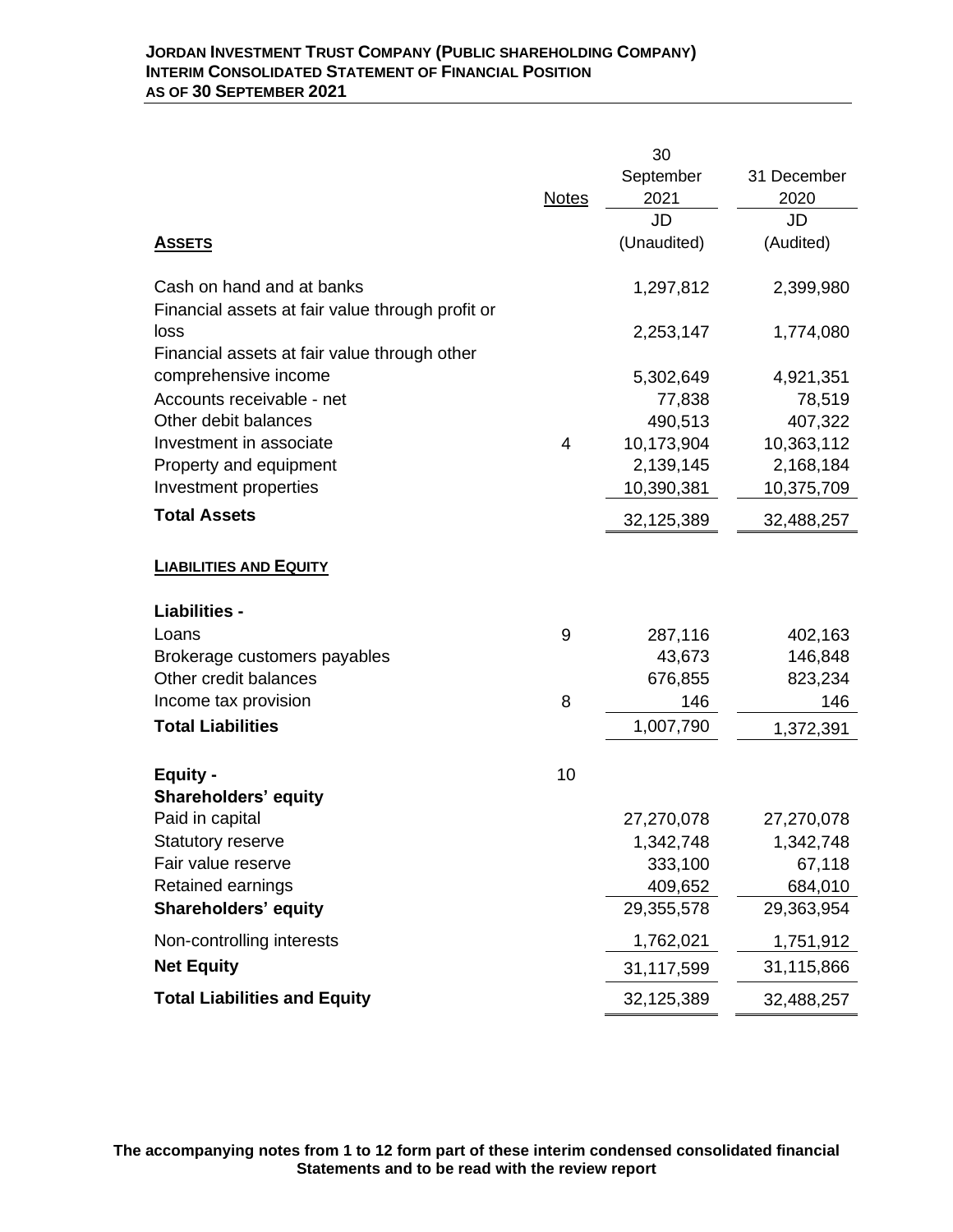## **JORDAN INVESTMENT TRUST COMPANY (PUBLIC SHAREHOLDING COMPANY) INTERIM CONSOLIDATED INCOME STATEMENT FOR THE THREE AND NINE MONTHS ENDED 30 SEPTEMBER 2021 (UNAUDITED)**

|                                                                         |                | For the three months<br>ended 30 September |            | For the nine months<br>ended 30 September |            |
|-------------------------------------------------------------------------|----------------|--------------------------------------------|------------|-------------------------------------------|------------|
|                                                                         | <b>Notes</b>   | 2021                                       | 2020       | 2021                                      | 2020       |
|                                                                         |                | JD                                         | JD         | JD                                        | JD         |
| <b>Revenues -</b>                                                       |                |                                            |            |                                           |            |
| Interest income                                                         |                | 12,705                                     | 28,543     | 48,356                                    | 144,466    |
| Gain (loss) from financial assets                                       | 5              | (167, 967)                                 | 39,793     | 407,582                                   | (2,001)    |
| <b>Brokerage commissions</b>                                            |                | 1,763                                      | 1,710      | 15,327                                    | 4,249      |
| Share of loss from associate                                            | $\overline{4}$ | (134, 126)                                 | (74, 339)  | (189, 208)                                | (104, 796) |
| Other income                                                            |                | 46,391                                     | 32,659     | 131,694                                   | 80,252     |
| <b>Net revenues</b>                                                     |                | (241, 234)                                 | 28,366     | 413,751                                   | 122,170    |
| <b>Expenses -</b>                                                       |                |                                            |            |                                           |            |
| Interest and commission                                                 |                | (8,682)                                    | (14,085)   | (27, 946)                                 | (43, 157)  |
| Administrative expenses                                                 |                | (189, 375)                                 | (190, 123) | (560, 351)                                | (566, 283) |
| Depreciation and amortization                                           |                | (38,107)                                   | (33, 615)  | (112,380)                                 | (100,340)  |
| Loss before income tax                                                  |                | (477, 398)                                 | (209, 457) | (286, 926)                                | (587, 610) |
| Income tax expense                                                      | 8              |                                            | (20,000)   |                                           | (20,000)   |
| Loss for the period                                                     |                | 477,398)                                   | (229, 457) | (286, 926)                                | (607, 610) |
| Attributable to:                                                        |                |                                            |            |                                           |            |
| Shareholders of the company                                             |                | (470, 323)                                 | (220, 481) | (278, 958)                                | (585, 160) |
| Non-controlling interests                                               |                | (7,075)                                    | (8,976)    | (7,968)                                   | (22,450)   |
|                                                                         |                | (477, 398)                                 | (229, 457) | (286, 926)                                | (607, 610) |
|                                                                         |                | JD / Fils                                  | JD / Fils  | JD / Fils                                 | JD / Fils  |
| <b>Basic and diluted earnings per</b><br>share from Loss for the period |                | (0/017)                                    | (0/008)    | (0/010)                                   | (0/021)    |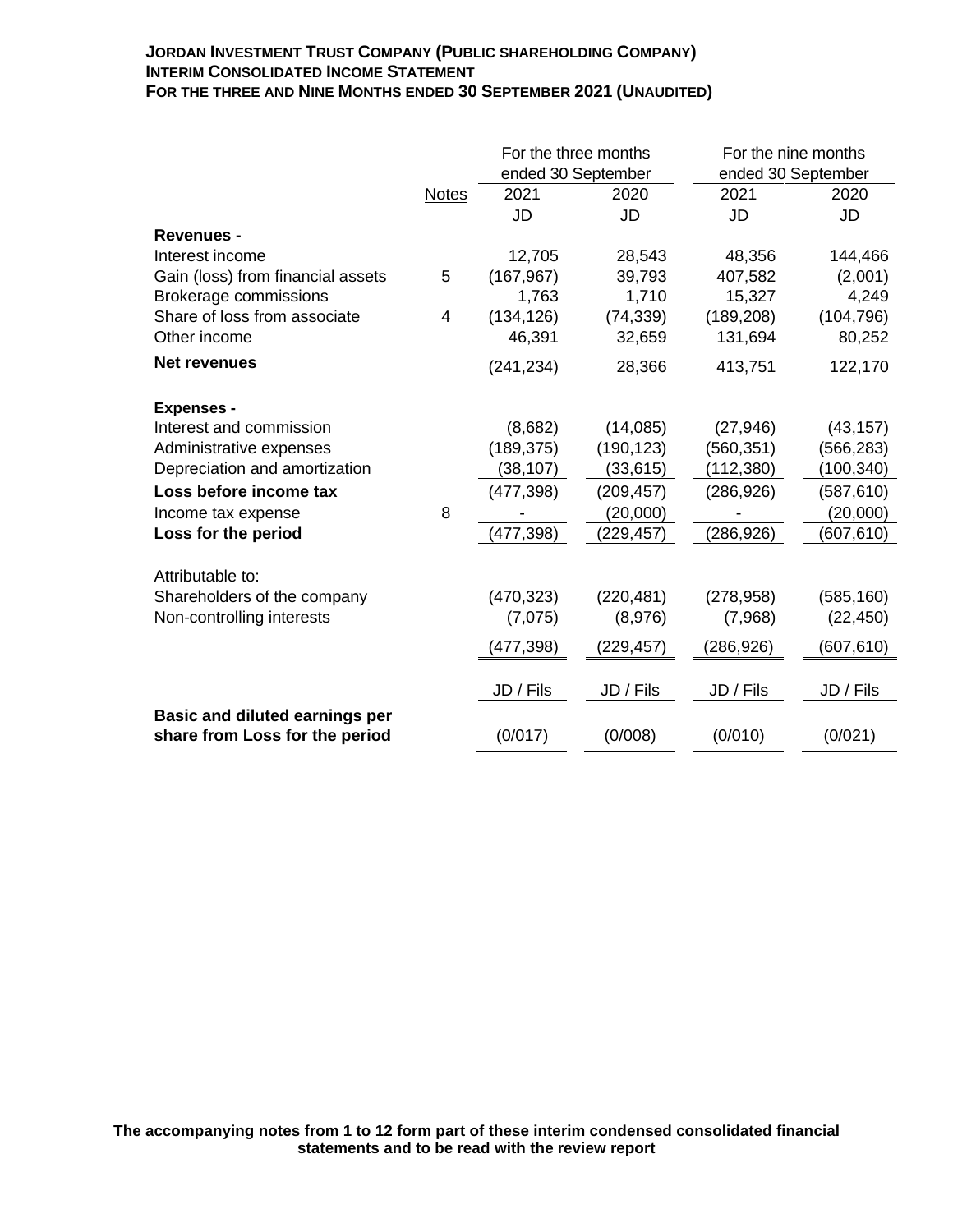## **JORDAN INVESTMENT TRUST COMPANY (PUBLIC SHAREHOLDING COMPANY) INTERIM CONSOLIDATED STATEMENT OF COMPREHENSIVE INCOME FOR THE THREE AND NINE MONTHS ENDED 30 SEPTEMBER 2021 (UNAUDITED)**

|                                                                                                                                                                                   | For the three months<br>ended 30 September |            | For the nine months<br>ended 30 September |            |  |
|-----------------------------------------------------------------------------------------------------------------------------------------------------------------------------------|--------------------------------------------|------------|-------------------------------------------|------------|--|
|                                                                                                                                                                                   | 2021                                       | 2020       | 2021                                      | 2020       |  |
|                                                                                                                                                                                   | JD                                         | JD         | JD                                        | JD         |  |
| Loss for the period                                                                                                                                                               | (477, 398)                                 | (229, 457) | (286, 926)                                | (607, 610) |  |
| Add: other comprehensive income<br>not to be reclassified to profit and<br>loss in subsequent periods:<br>Change in fair value of financial assets<br>at fair value through other |                                            |            |                                           |            |  |
| comprehensive income                                                                                                                                                              | (23, 582)                                  | (184, 479) | 288,659                                   | (296,401)  |  |
| Total comprehensive income for                                                                                                                                                    |                                            |            |                                           |            |  |
| the period                                                                                                                                                                        | (500, 980)                                 | (413,936)  | 1,733                                     | (904, 011) |  |
| <b>Attributable to:</b>                                                                                                                                                           |                                            |            |                                           |            |  |
| Shareholders of the company                                                                                                                                                       | (478, 395)                                 | (402, 923) | (8,376)                                   | (862,969)  |  |
| Non-controlling interests                                                                                                                                                         | (22,585)                                   | (11, 013)  | 10,109                                    | (41,042)   |  |
|                                                                                                                                                                                   | (500,980)                                  | (413,936)  | 1,733                                     | (904,011)  |  |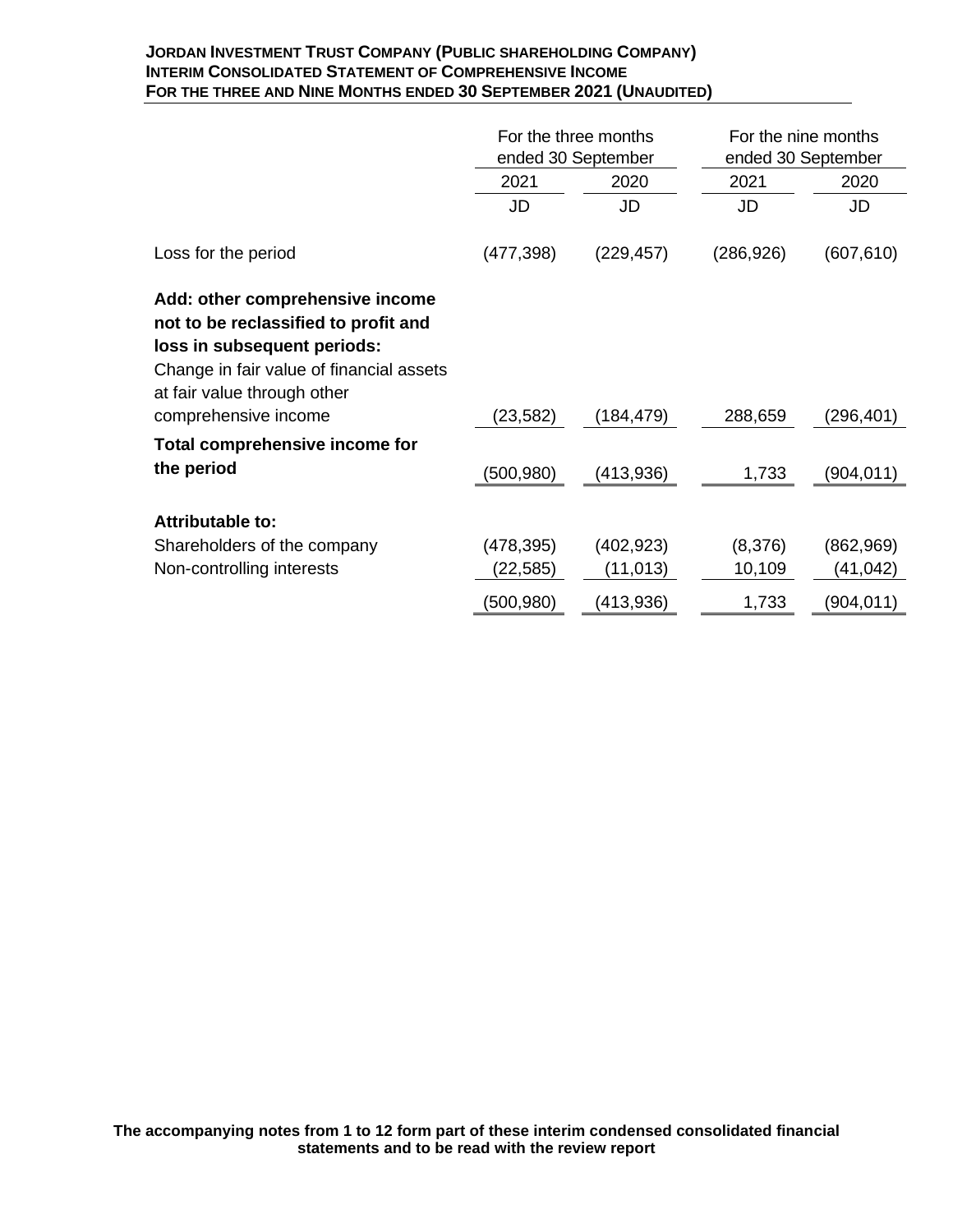### **JORDAN INVESTMENT TRUST COMPANY (PUBLIC SHAREHOLDING COMPANY) INTERIM CONSOLIDATED STATEMENT OF CHANGES IN EQUITY FOR THE NINE MONTHS ENDED 30 SEPTEMBER 2021 (UNAUDITED)**

|                                                |                 |           | Fair value | Retained    |             | Non-controlling |              |
|------------------------------------------------|-----------------|-----------|------------|-------------|-------------|-----------------|--------------|
|                                                | Paid in capital | Statutory | reserve    | earnings    | Total       | interest        | Total equity |
|                                                | JD              | JD        | JD         | JD          | JD          | JD              | JD           |
| For the nine months period ended 30            |                 |           |            |             |             |                 |              |
| September 2021                                 |                 |           |            |             |             |                 |              |
| Balance as of 1 January 2021                   | 27,270,078      | 1,342,748 | 67,118     | 684,010     | 29,363,954  | 1,751,912       | 31,115,866   |
| Total comprehensive income for the period      |                 |           | 270,582    | (278, 958)  | (8,376)     | 10,109          | 1,733        |
| Gain on sale of financial assets at fair value |                 |           |            |             |             |                 |              |
| through other comprehensive income             |                 |           | (4,600)    | 4,600       |             |                 |              |
| Balance as of 30 September 2021                | 27,270,078      | 1,342,748 | 333,100    | 409,652     | 29,355,578  | 1,762,021       | 31,117,599   |
| For the nine months period ended 30            |                 |           |            |             |             |                 |              |
| September 2020                                 |                 |           |            |             |             |                 |              |
| Balance as of 1 January 2020                   | 27,270,078      | 1,342,748 | 16,859     | 5,153,971   | 33,783,656  | 1,842,946       | 35,626,602   |
| Dividends (note 10)                            |                 |           |            | (3,500,000) | (3,500,000) |                 | (3,500,000)  |
| Total comprehensive income for the period      |                 |           | (277, 809) | (585, 160)  | (862,969)   | (41, 042)       | (904, 011)   |
| Balance as of 30 September 2020                | 27,270,078      | 1,342,748 | (260, 950) | 1,068,811   | 29,420,687  | 1,801,904       | 31,222,591   |

**The accompanying notes from 1 to 12 form part of these interim condensed consolidated financial statements and to be read with the review report**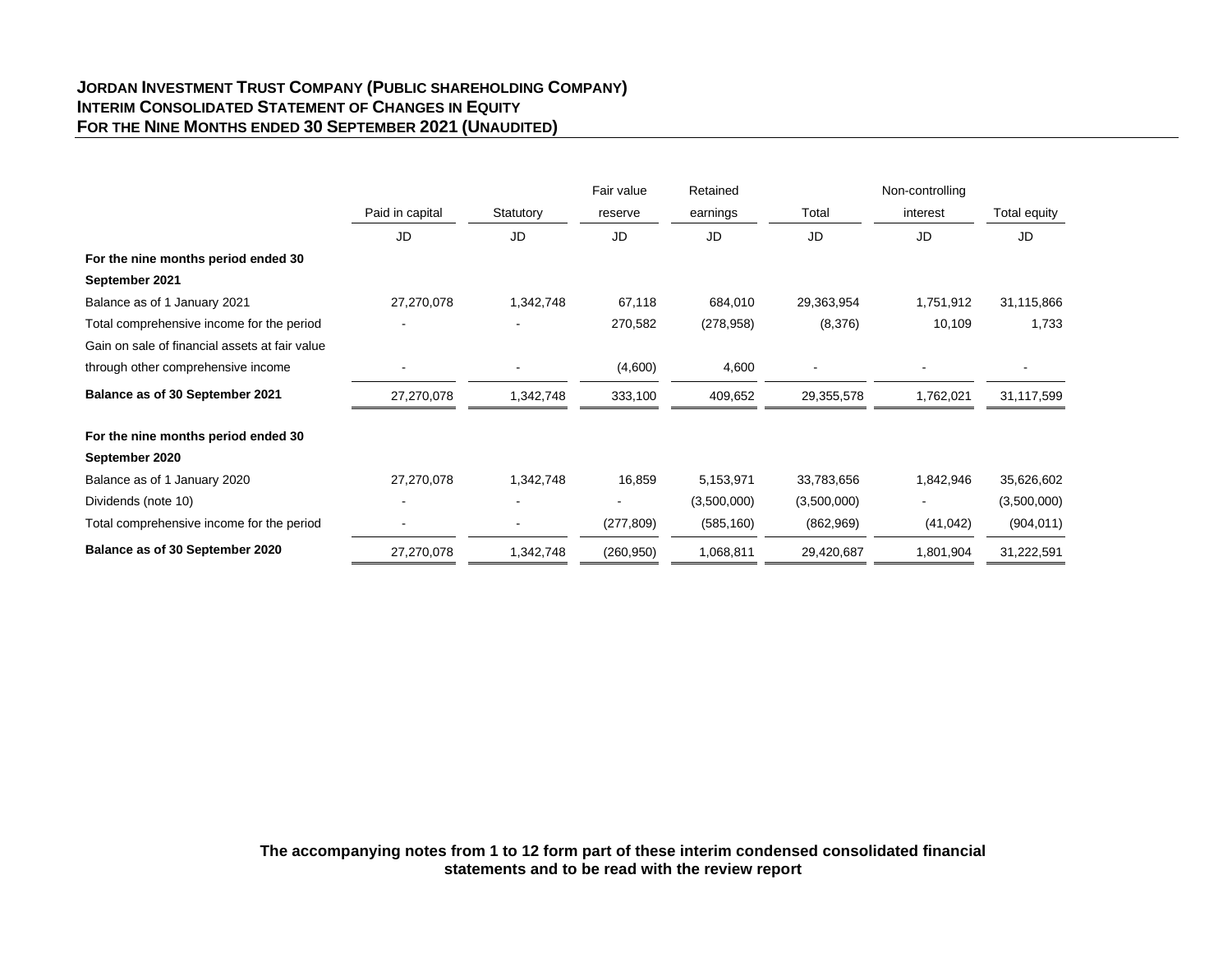#### **JORDAN INVESTMENT TRUST COMPANY (PUBLIC SHAREHOLDING COMPANY) INTERIM CONSOLIDATED STATEMENT OF CASH FLOWS FOR THE NINE MONTHS ENDED 30 SEPTEMBER 2021 (UNAUDITED)**

|                                                          | <b>Notes</b> | 30 September<br>2021 | 30 September<br>2020     |
|----------------------------------------------------------|--------------|----------------------|--------------------------|
| <b>OPERATING ACTIVITIES</b>                              |              | JD                   | JD                       |
| Loss before income tax                                   |              | (286, 926)           | (587, 610)               |
| <b>Adjustments -</b>                                     |              |                      |                          |
| Depreciation and amortization                            |              | 112,380              | 100,340                  |
| Change in fair value of financial assets at fair value   |              |                      |                          |
| through profit or loss                                   | 5            | (213, 136)           | 231,055                  |
| Dividends income from financial assets                   | 5            | (186, 526)           | (229, 419)               |
| Share of loss from associate                             | 4            | 189,208              | 104,796                  |
| Interest expense                                         |              | 27,946               | 43,157                   |
| Interest Income                                          |              | (48, 356)            | (144, 466)               |
| <b>Changes in working capital</b>                        |              |                      |                          |
| Financial assets at fair value through profit or loss    |              | (265, 931)           | (61, 037)                |
| Accounts receivable and other debit balances             |              | (82, 510)            | (12, 406)                |
| Accounts payable and other credit balances               |              | (249, 554)           | (211, 291)               |
| Income tax paid                                          |              |                      | (710, 406)               |
| Net cash flows used in operating activities              |              | (1,003,405)          | (1,477,287)              |
| <b>INVESTING ACTIVITIES</b>                              |              |                      |                          |
| Purchase of property and equipment                       |              | (21, 963)            | (17, 188)                |
| Purchase of investment properties                        |              | (76,050)             | (309, 924)               |
| Interest Income                                          |              | 48,356               | 144,466                  |
| Purchase of financial assets at fair value through other |              |                      |                          |
| comprehensive income                                     |              | (99, 143)            |                          |
| Sale of financial assets at fair value through other     |              |                      |                          |
| comprehensive income                                     |              |                      |                          |
|                                                          |              | 6,504                |                          |
| Dividends income from financial assets received          |              | 186,526              | 229,419                  |
| Net cash flows from investing activities                 |              | 44,230               | 46,773                   |
| <b>FINANCING ACTIVITIES</b>                              |              |                      |                          |
| Loans                                                    |              | (115, 047)           | (115, 047)               |
| Dividends paid                                           |              |                      | (3,324,074)              |
| Paid interest                                            |              | (27, 946)            | (43, 157)                |
| Net cash flows used in financing activities              |              | (142, 993)           | (3,482,278)              |
| Net decrease in cash and cash equivalents                |              | (1, 102, 168)        |                          |
| Cash and cash equivalents at beginning of the period     |              | 2,399,980            | (4,912,792)<br>8,107,991 |
|                                                          |              |                      |                          |
| Cash and cash equivalents at end of the period           |              | 1,297,812            | 3,195,199                |

**The accompanying notes from 1 to 12 form part of these interim condensed consolidated financial statements and to be read with the review report**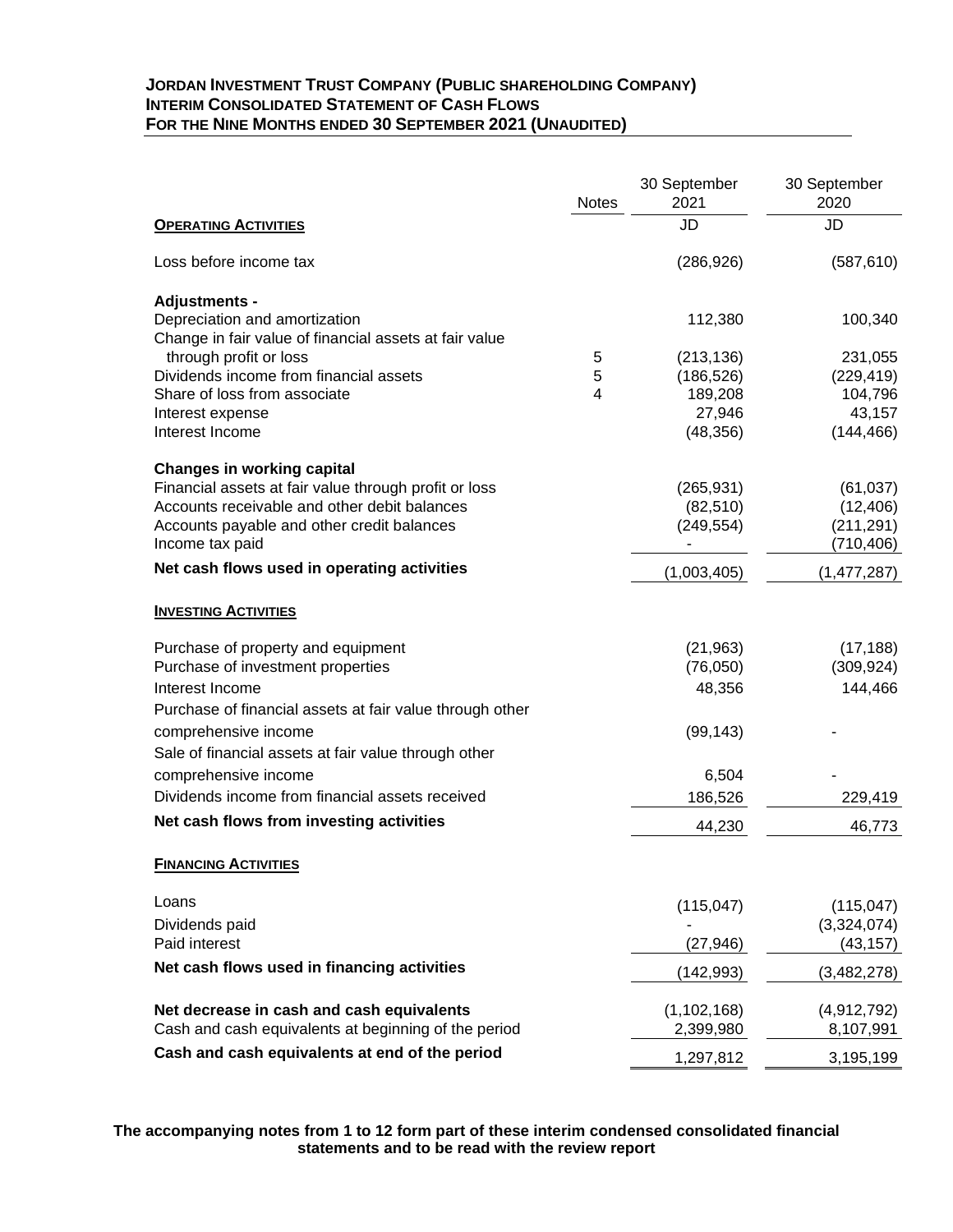## **(1) GENERAL**

Jordan Investment Trust was incorporated in Jordan as a public shareholding company and registered on April 23, 1998 with an authorized capital of JD 20,000,000 divided into 20,000,000 shares, at a par value of 1JD each. The authorized, issued and paid up capital was increased several times over the years to reach JD 27,270,078.

The main objectives of the Company are to invest in all available fields of investment in industrial, agricultural, financial, real estate, tourism and services sectors, and in particular to purchase and hold shares, allotments, real estate, bonds and manage investment portfolios. Other activities include, providing consulting services and capital market operations services which support and foster investment, acting as a broker in organizing the capital financing operations required for establishment, expansion and development of the companies including the undertakings of issuance of shares and bond or participate with the gatherings that aim to such undertakings.

The Company's registered office is located in Jabal Amman, Amman – The Hashemite Kingdom of Jordan.

The main objectives of the subsidiaries are to invest in all available fields of investment.

These financial statements were authorized for issuance by the Board of Directors on 27 October 2021.

The company's shares are listed in Amman Stock Exchange.

## **(2) BASIS OF PREPARATION AND THE ACCOUNTING POLICIES**

#### **BASIS OF PREPARATION**

The accompanying interim condensed consolidated financial statements for the Group as of 30 September 2021 have been prepared in accordance with International Accounting Standard 34 "Interim Financial Reporting".

The interim condensed consolidated financial statements have been presented in Jordanian Dinars "JD" which is the functional currency of the Group.

The financial statements are prepared under the historical cost convention except for financial assets at fair value through profit and loss and financial assets at fair value through other comprehensive income which have been measured at fair value at the financial statements date.

The interim condensed consolidated financial statements do not contain all information and disclosures required for full financial statements prepared in accordance with International Financial Reporting Standards and should be read in conjunction with the Group's annual financial statements as at 31 December 2020. In addition, the results for the nine months ended 30 September 2021 are not necessarily indicative of the results that may be expected for the financial year ending 31 December 2021.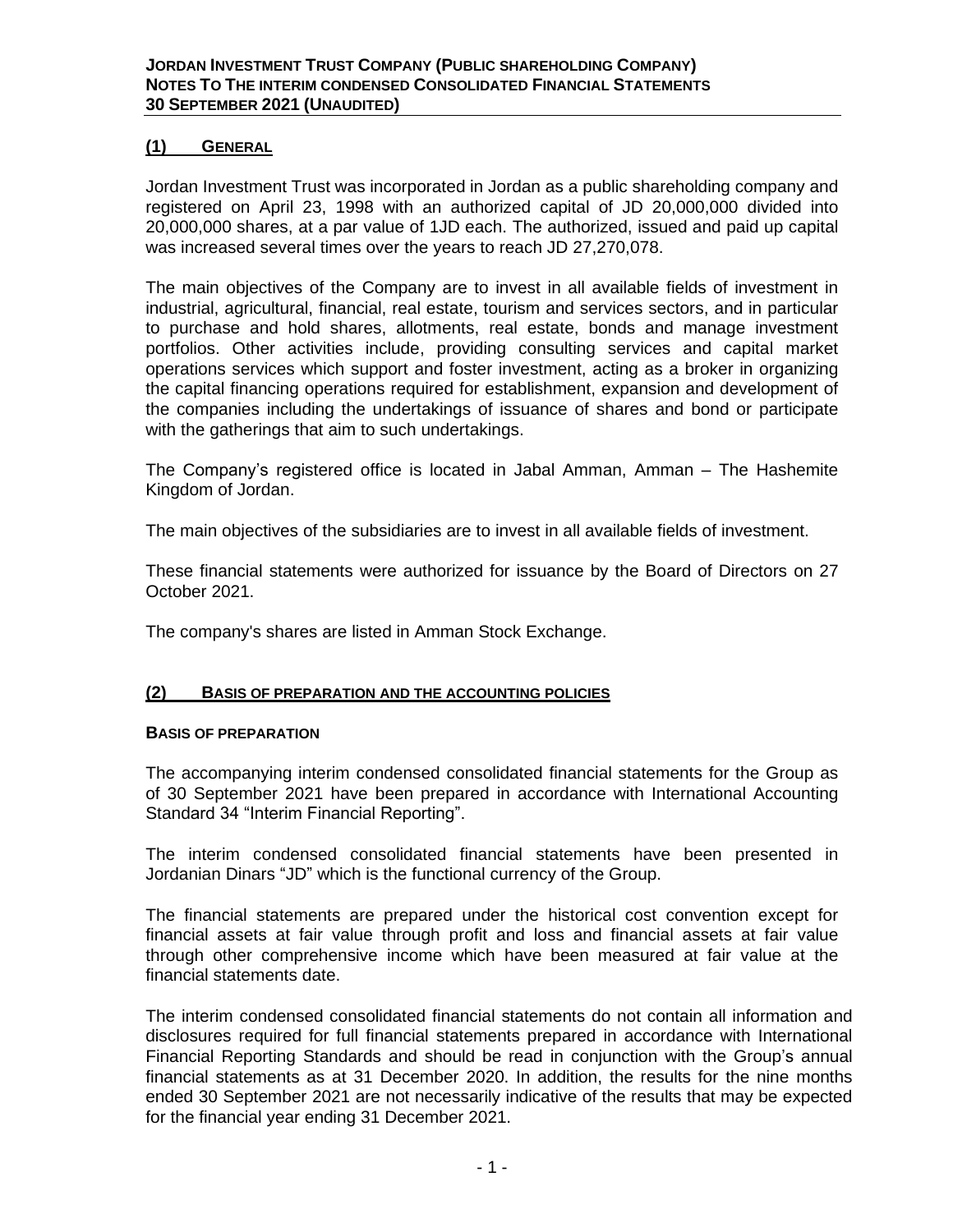### **BASIS OF CONSOLIDATION**

The interim condensed consolidated financial statements comprise the financial statements of Jordan Investment Trust Company and its wholly owned subsidiaries. Control is achieved when the Group is exposed, or has rights, to variable returns from its involvement with the subsidiary and has the ability to affect those returns through its power over the subsidiary.

Group controls an investee only if the Group has:

- − Power over the investee (i.e. existing rights that give it the current ability to direct the relevant activities of the investee).
- − Exposure, or rights, to variable returns from its involvement with the investee, and
- − The ability to use its power over the investee to affect its returns.

When the Group has less than a majority of the voting or similar rights of an investee, the Group considers all relevant facts and circumstances in assessing whether it has power over an investee, including:

- − The contractual arrangement with the other vote holders of the investee
- − Rights arising from other contractual arrangements
- − The Group's voting rights and potential voting rights

The Group re-assesses whether or not it controls an investee if facts and circumstances indicate that there are changes to one or more of the three elements of control.

Consolidation of a subsidiary begins when the Group obtains control over the subsidiary and ceases when the Group loses control of the subsidiary. Assets, liabilities, income and expenses of a subsidiary acquired or disposed of during the year are included in the consolidated statement of income from the date the Group gains control until the date the Group ceases to control the subsidiary.

Profit and loss and each component of other comprehensive income (OCI) are attributed to the equity holders of the parent of the Group and to the non-controlling interests, even if this results in the non-controlling interests having a deficit balance. When necessary, adjustments are made to the financial statements of subsidiaries to bring their accounting policies into line with the Group's accounting policies. All intra-group assets and liabilities, equity, income, expenses, profits and losses relating to transactions between members of the Group are eliminated.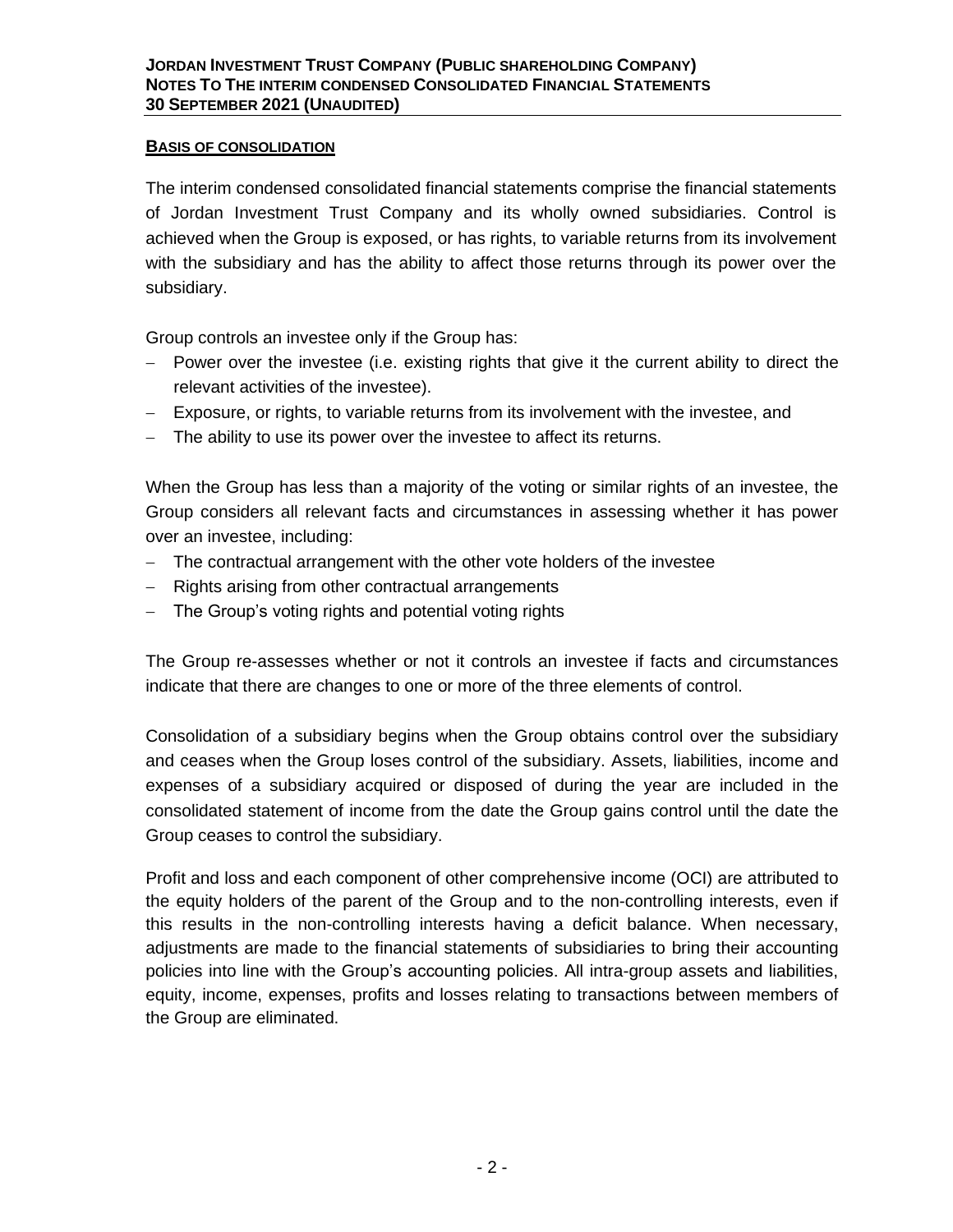A change in the ownership interest of a subsidiary, without a change of control, is accounted for as an equity transaction. If the Group loses control over a subsidiary, it:

- Derecognises the assets (including goodwill) and liabilities of the subsidiary;
- Derecognises the carrying amount of any non-controlling interest;
- Derecognises the translation reserve of the foreign currencies
- Recognises the fair value of the consideration received;
- Recognises the fair value of any investment retained in the subsidiary;
- Recognises profit or loss resulting from controlling loss ; and
- Reclassifies the company's share of components previously recognised in other comprehensive income to profit or loss.

### **CHANGES IN ACCOUNTING POLICIES**

The accounting policies used in the preparation of the interim condensed consolidated financial statements are consistent with those used in the preparation of the annual consolidated financial statements for the year ended 31 December 2020 except for the adoption of new standards effective as of 1 January 2021 shown below:

## **Interest Rate Benchmark Reform – Phase 2: Amendments to IFRS 9, IAS 39, IFRS 7, IFRS 4 and IFRS 16**

The amendments provide temporary reliefs which address the financial reporting effects when an interbank offered rate (IBOR) is replaced with an alternative nearly risk-free interest rate (RFR).

The amendments include the following practical expedients:

- A practical expedient to require contractual changes, or changes to cash flows that are directly required by the reform, to be treated as changes to a floating interest rate, equivalent to a movement in a market rate of interest
- Permit changes required by IBOR reform to be made to hedge designations and hedge documentation without the hedging relationship being discontinued
- Provide temporary relief to entities from having to meet the separately identifiable requirement when an RFR instrument is designated as a hedge of a risk component

These amendments had no impact on the interim condensed consolidated financial statements of the Group.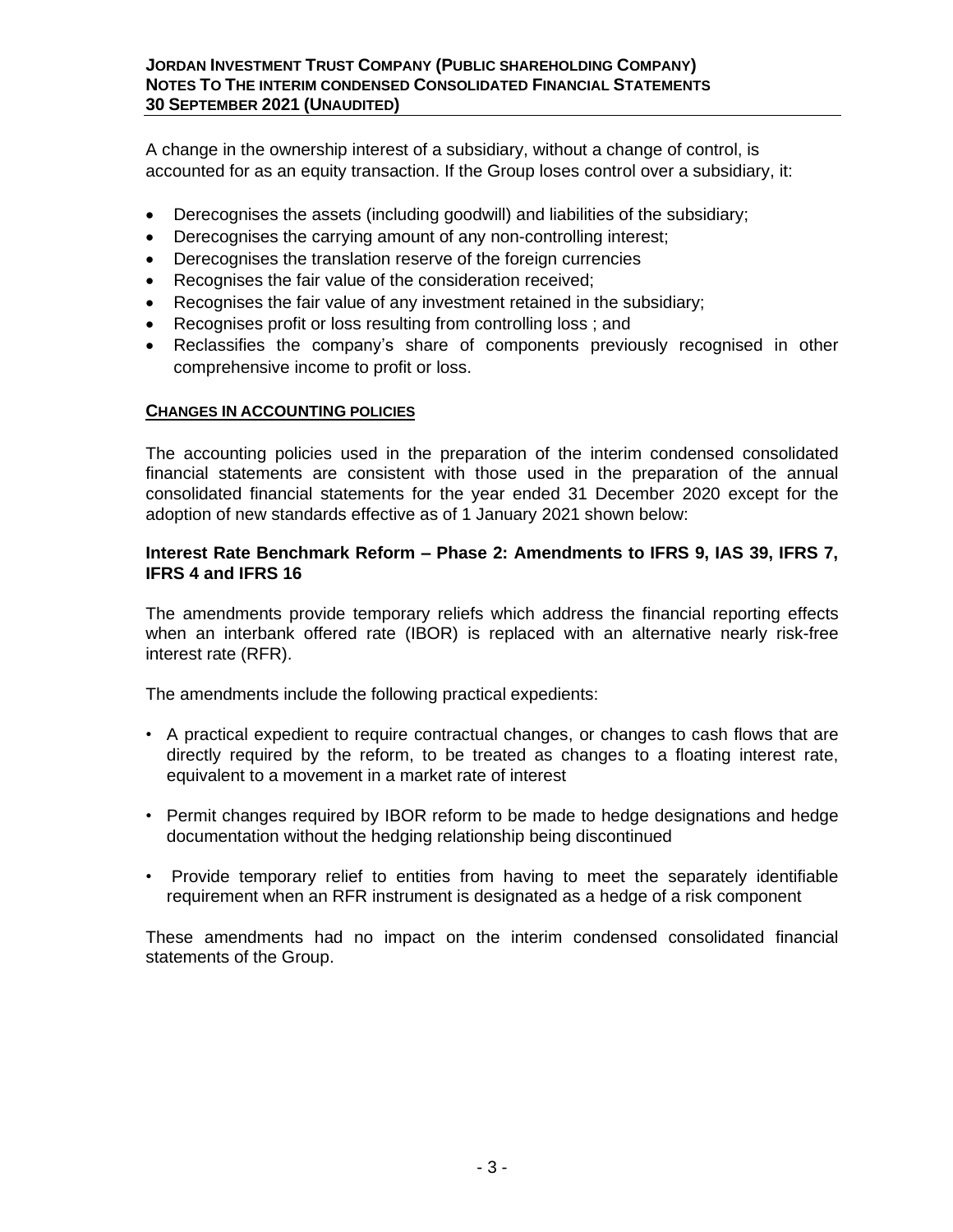#### **(3) SEGMENT INFORMATION**

## **Segment information for the basic sectors**

For management purposes, the Group is organized into two major business segments:

- Financial investments Principally trading in equities and bonds, in addition to investment in associates and deposits at banks and act as a custodian.
- Investment properties Principally trading and renting properties and land owned by the Group.

These segments are the basis on which the Group reports its primary segment information.

### **Below are the segments information:**

|                                             | Financial   | Investment |             |
|---------------------------------------------|-------------|------------|-------------|
|                                             | Investments | properties | Total       |
|                                             | JD'000      | JD'000     | JD'000      |
|                                             |             |            | (Unaudited) |
| For the nine months ended 30 September 2021 |             |            |             |
| Segment revenues                            | 314         | 100        | 414         |
| Distributed expenses                        | (614)       | (87)       | (701)       |
| Loss before income tax                      | (300)       | 13         | (287)       |
| Income tax expense                          |             |            |             |
| Loss for the period                         |             |            | (287)       |
| For the nine months ended 30 September 2020 |             |            |             |
| Segment revenues                            | 49          | 73         | 122         |
| Distributed expenses                        | (654)       | (76)       | (730)       |
| Loss before income tax                      | (605)       | (3)        | (608)       |
| Income tax expense                          |             |            |             |
| Loss for the period                         |             |            | (608)       |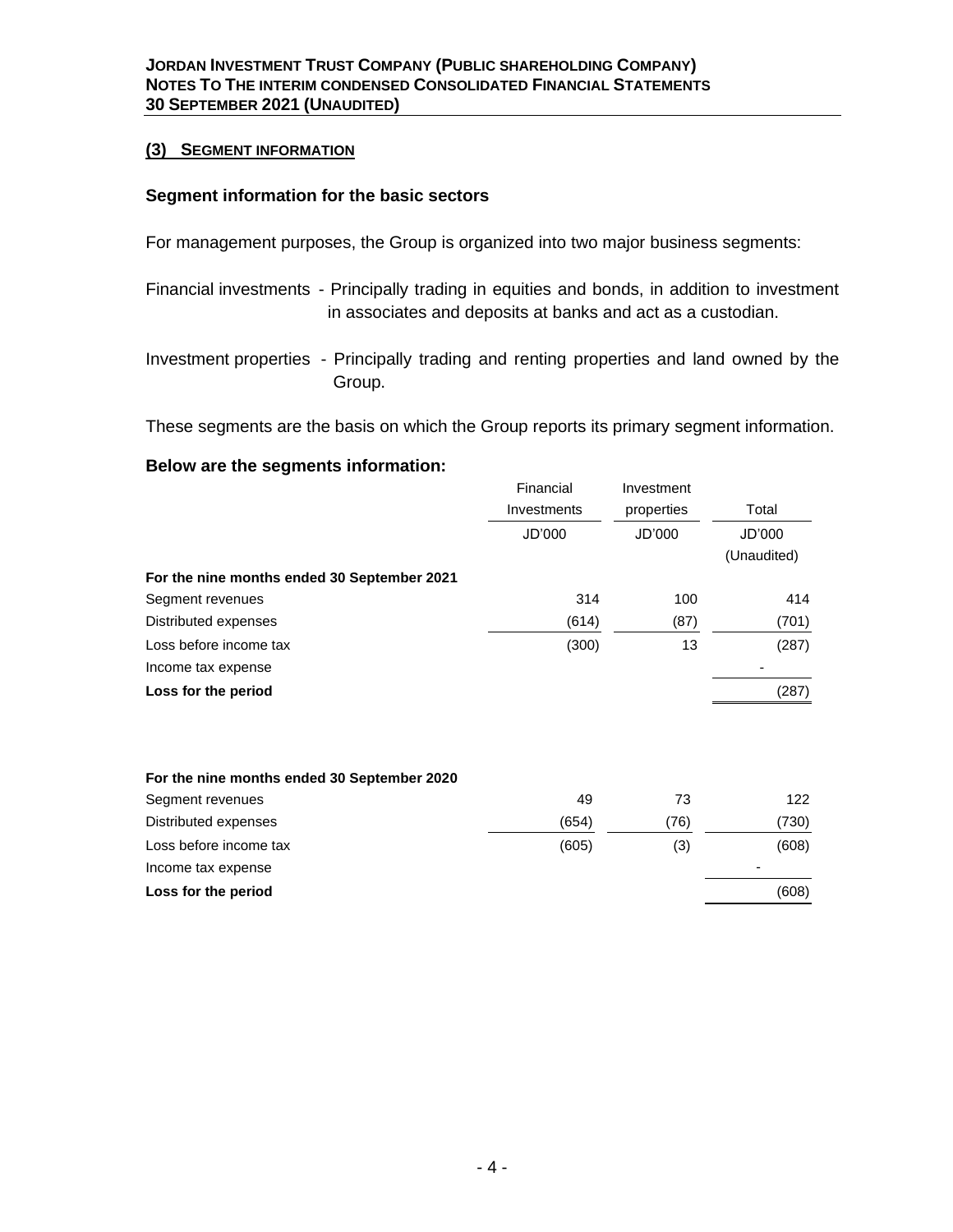## **JORDAN INVESTMENT TRUST COMPANY (PUBLIC SHAREHOLDING COMPANY) NOTES TO THE INTERIM CONDENSED CONSOLIDATED FINANCIAL STATEMENTS 30 SEPTEMBER 2021 (UNAUDITED)**

|                                                                            | Financial<br>Investments<br>JD'000 | Investment<br>properties<br>JD'000 | Total<br>JD'000 |
|----------------------------------------------------------------------------|------------------------------------|------------------------------------|-----------------|
| 30 September 2021 - (Unaudited)                                            |                                    |                                    |                 |
| <b>Assets and Liabilities</b>                                              |                                    |                                    |                 |
| Segment assets                                                             | 21,735                             | 10,390                             | 32,125          |
| Segment liabilities                                                        | 943                                | 65                                 | 1,008           |
| Other segment information for the nine months<br>ended 30 September 2021 - |                                    |                                    |                 |
| Depreciation and Amortization                                              |                                    |                                    | 112             |
| 31 December 2020 - (Audited)                                               |                                    |                                    |                 |
| <b>Assets and Liabilities</b>                                              |                                    |                                    |                 |
| Segment assets                                                             | 22,112                             | 10,376                             | 32,488          |
| Segment liabilities                                                        | 1,304                              | 68                                 | 1,372           |
| Other segment information for the nine months<br>ended 30 September 2020 - |                                    |                                    |                 |
| Depreciation and Amortization                                              |                                    |                                    | 100             |

## **(4) INVESTMENT IN ASSOCIATE**

This item represents the following:

|                               |            |                |           | 30                |                 |
|-------------------------------|------------|----------------|-----------|-------------------|-----------------|
|                               | Ownership  | Country of     | Nature of | September         | 31 December     |
|                               | percentage | incorporation  | activity  | 2021              | 2020            |
|                               | %          |                |           | JD<br>(Unaudited) | JD<br>(Audited) |
| First Education Holding (FEH) | 31.6       | <b>Bahrain</b> | Education | 10,173,904        | 10,363,112      |

The following table illustrates the movement on the investment in associate:

|                                                                                  | 30 September<br>2021    | 31 December<br>2020      |
|----------------------------------------------------------------------------------|-------------------------|--------------------------|
|                                                                                  | JD.<br>(Unaudited)      | JD<br>(Audited)          |
| Balance at the beginning of the period/year<br>Group's share from associate loss | 10,363,112<br>(189,208) | 10,576,250<br>(213, 138) |
| Balance at the end of the period/ year                                           | 10,173,904              | 10,363,112               |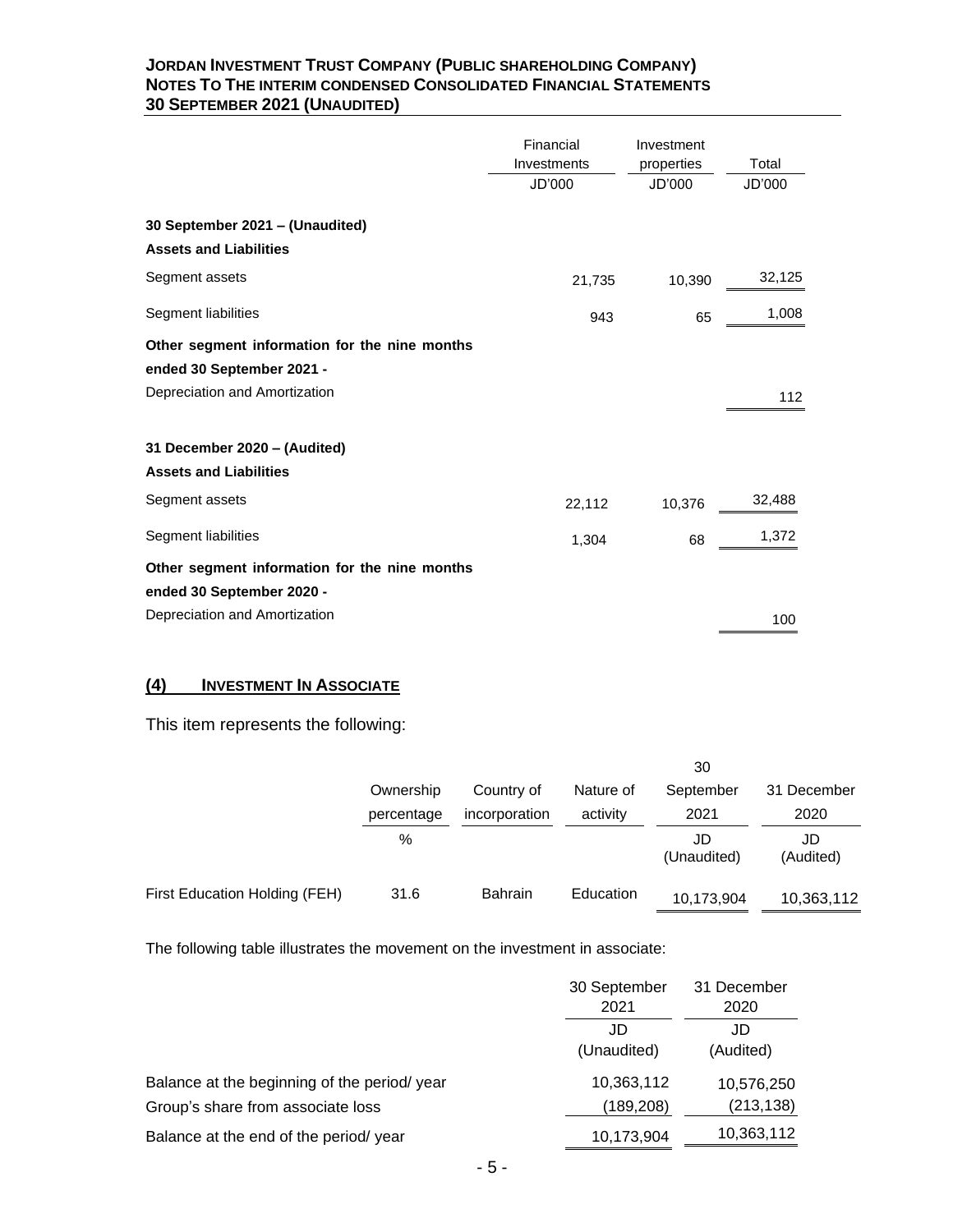# **(5) GAINS (LOSSES) FROM FINANCIAL ASSETS**

|                                                      | For the nine months ended on 30 |             |  |
|------------------------------------------------------|---------------------------------|-------------|--|
|                                                      | September                       |             |  |
|                                                      | 2021<br>2020                    |             |  |
|                                                      | JD<br>JD                        |             |  |
|                                                      | (Unaudited)                     | (Unaudited) |  |
| Realized gains (losses)                              | 7,920                           | (365)       |  |
| Dividends income from financial assets at fair value |                                 |             |  |
| through profit and loss                              | 23,602                          | 13,803      |  |
| Dividends income from financial assets at fair value |                                 |             |  |
| through other comprehensive income                   | 162,924                         | 215,616     |  |
| Change in fair value of financial assets through     |                                 |             |  |
| profit and loss                                      | 213,136                         | (231,055)   |  |
|                                                      | 407,582                         | (2,001)     |  |

## **(6) CONTINGENT LIABILITIES**

As of the date of the interim condensed consolidated financial statements, the Group is contingently liable in respect of a bank guarantee amounting to JD 1,440,000 as of 30 September 2021 (31 December 2020: JD 1,440,000) for the benefit of the Jordan Securities Commission in accordance with the Jordan Securities Commission Law No. 76 of 2007, in addition to other bank letters of guarantee for the benefit of the Securities Depository Center amounted to JD 150,000 as of 30 September 2021 ( 31 December 2020:JD 150,000) with security deposits of JD 67,000.

## **(7) OFF-BALANCE SHEET ITEMS**

The Group holds investments for others amounting to JD 741,249 as of 30 September 2021 (31 December 2020: JD 715,777).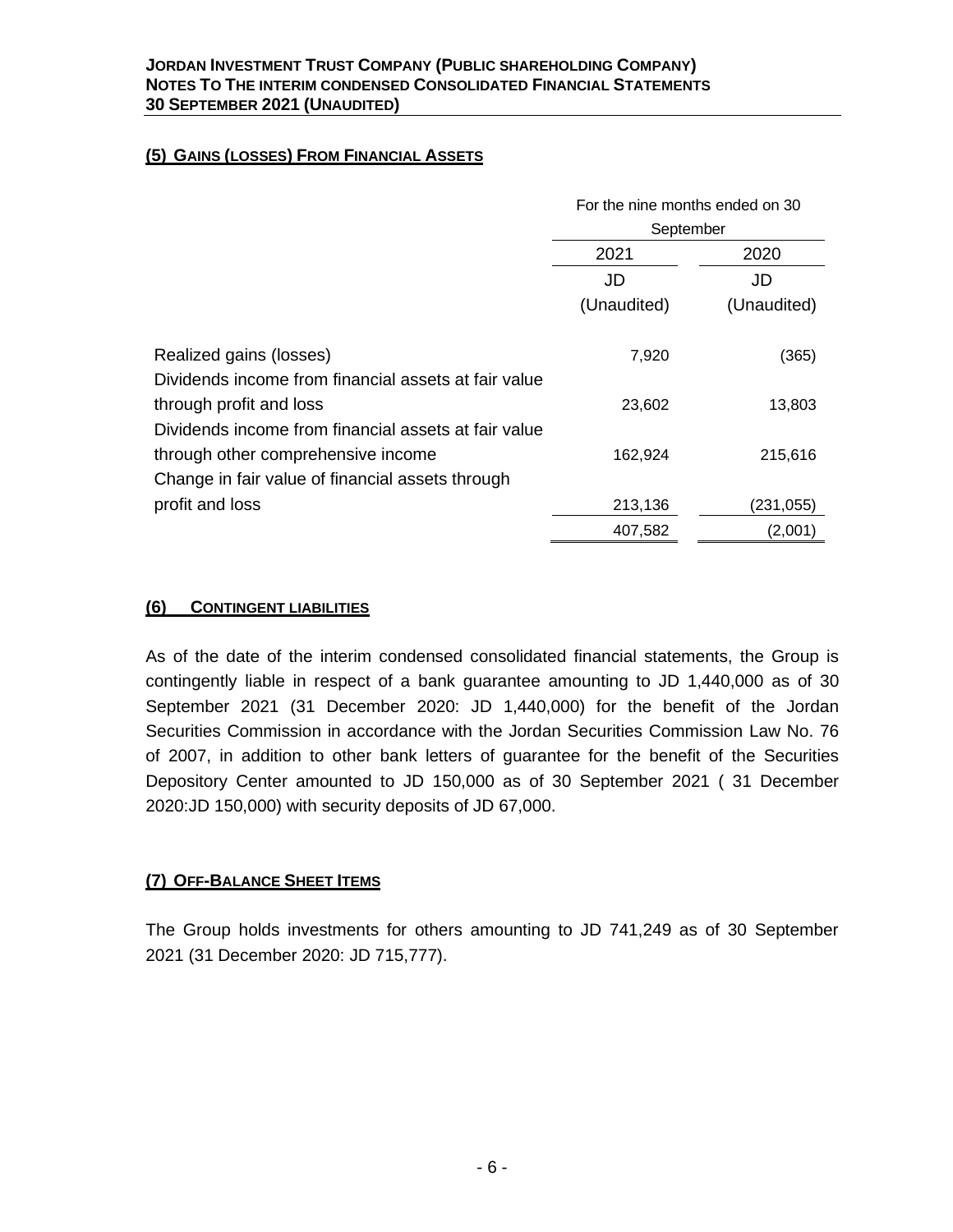## **(8) INCOME TAX**

Income Tax provision for the period ended 30 September 2021 was calculated in accordance with the Income tax law No. (38) of 2018.

Jordan Investment Trust Company submitted tax declarations for the years from 2017 to 2020, however the income tax department did not review it to the date of preparing these financial statements. A final settlement was reached with the income tax department until the end of the financial year of 2016.

The details of the income tax expense in consolidated comprehensive income statement are as follows:

|                                                       |              | For the nine months ended |  |  |
|-------------------------------------------------------|--------------|---------------------------|--|--|
|                                                       | 30 September |                           |  |  |
|                                                       | 2021         | 2020                      |  |  |
|                                                       | JL           | JD                        |  |  |
| Amortized deferred tax assets<br>Income tax provision | -            | 20,000                    |  |  |
|                                                       |              |                           |  |  |
|                                                       |              | 20,000                    |  |  |

#### **(9) LOANS**

|                    |            | Loan installments |              |             |
|--------------------|------------|-------------------|--------------|-------------|
|                    |            |                   | 30 September | 31 December |
|                    | Short term | Long term         | 2021         | 2020        |
|                    | JD         | JD                | JD           | JD          |
|                    |            |                   | (Unaudited)  | (Audited)   |
| Bank of Jordan (1) | 1,597      | ۰                 | 1,597        | 26,347      |
| Bank of Jordan (2) | 12,396     | 3,123             | 15,519       | 24,816      |
| Bank of Jordan (3) | 108,000    | 162,000           | 270,000      | 351,000     |
|                    |            |                   | 287,116      | 402,163     |

#### **Bank of Jordan Loan (1)**

On 2 September 2010, the Group signed a loan agreement with the Bank of Jordan for an amount of JD 1,650,000 at an annual interest rate of 8.25%. the loan is due after a grace period of 2 years over 60 monthly installments of JD 32,616 each, the first of which fell due on 19 September 2012 until the final settlement, the loan is secured by the mortgage of the property owned by Al Tawon Real Estate Management Company (Subsidiary) which is equal to JD 900,000. In 2018 the loan was rescheduled, and the monthly installment was now JD 2,750 instead of JD 32,616 starting from 14 November 2018 and holds an annual interest rate of 8.25%.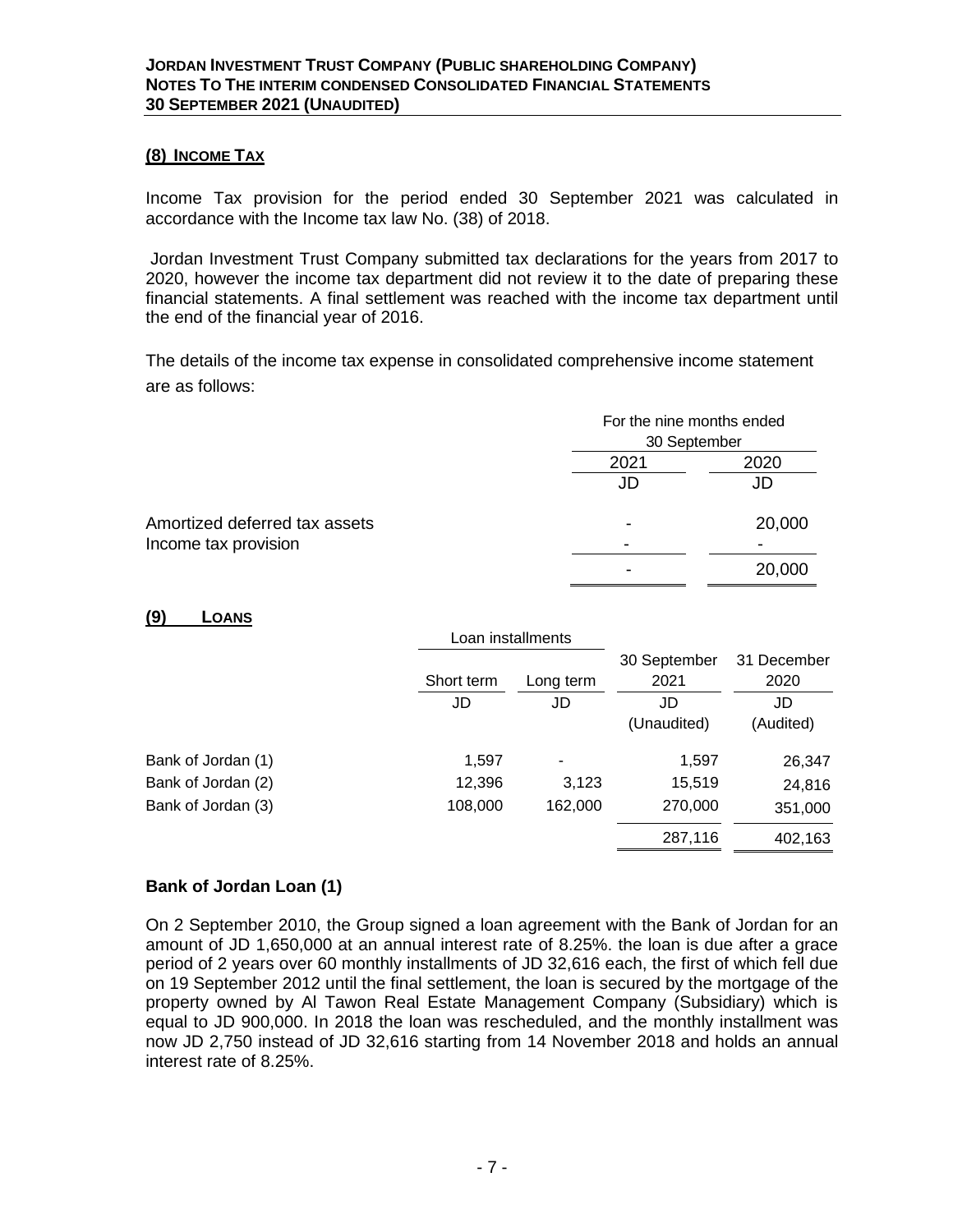## **Bank of Jordan Loan (2)**

On 11 January 2017, the Group signed a loan agreement with the Bank of Jordan for an amount of JD 74,400 with an annual interest rate of 8%. the loan is payable in 60 monthly installments of JD 1,033 each, starting on 31 January 2017. The loan was used to finance the purchase of a new vehicle.

### **Bank of Jordan Loan (3)**

On 2 October 2018, the Group signed a loan agreement with the Bank of Jordan for an amount of JD 540,000 with an annual interest rate of 8.25%. the loan is payable after a grace period of 5 months in 60 monthly installments of JD 9,000 each, starting on 21 April 2019. The loan is secured by the mortgage of the property owned by AlTawon Real Estate Management Company (Subsidiary) by JD 900,000.

### **(10) EQUITY**

#### **Legal Reserves-**

The Group has not deducted any statutory reserve according to the Companies law since these are interim financial statements.

#### **Dividends-**

The shareholders' general assembly approved in its ordinary meeting held on 20 May 2020 the distribution of cash dividends at 12.835% of the capital amounting to JD 3,500,000.

## **(11) RELATED PARTIES TRANSACTIONS**

Related parties' transactions represent the transactions made with associated companies, major shareholders, directors, and key management personnel of the Group, and entities which have main controlling shareholders. Pricing policies and terms of the transactions with related parties are approved by the Group's management.

#### **Executive management's compensations and remunerations**

The remuneration of executive management was as follows:

|                       |             | For the nine months ended on |  |  |
|-----------------------|-------------|------------------------------|--|--|
|                       | 30          | 30                           |  |  |
|                       | September   | September                    |  |  |
|                       | 2021        | 2020                         |  |  |
|                       | JD          | JD                           |  |  |
|                       | (Unaudited) | (Unaudited)                  |  |  |
| Salaries and benefits | 209,480     | 349,027                      |  |  |